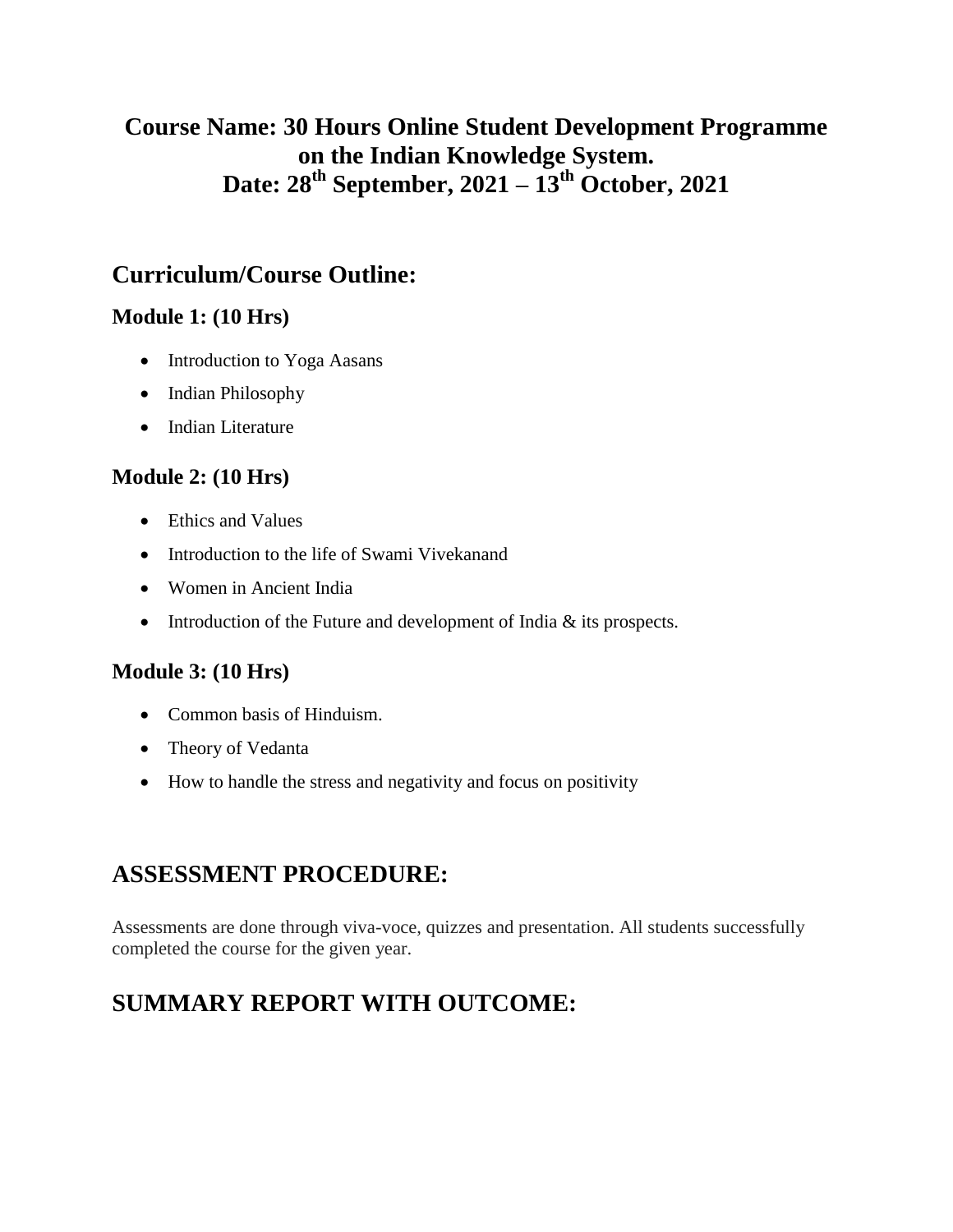# *30 HOURS ONLINE STUDENT DEVELOPMENT PROGRAMME ON THE INDIAN KNOWLEDGE SYSTEM. 28th Sep 2021 – 13th Oct 2021*

The 15 days program on the Indian Knowledge System in collaboration with CHD, IQAC, and Vivekanand Kendra was a great success. The program was all about Vivekanand's Teachings & intellectual yoga sessions. The program included a 1hr lecture session which was given by various eminent speakers followed by 1hr of a Yoga session. Oureminent speakers were Swami Shyama Chaitanya Ji, Dr. Arpita Mitra, Satish Kumar Ji, Pushkar Pandey Ji, Dr. Mayank Pandey, Mr. Om Prakash, Mr. NikhilYadav, and many more. Our yoga instructors were Satish Kumar Ji & Pushkar Pandey Ji who guided all the participants throughout the yoga sessions. All the faculty members including Dr. Ruchika Ramakrishnan mam, Dr. Gayatri Chaturvedi mam, Dr. Mast Ram sir, Dr. Vivekanand Nartam, Dr. Sunita Pooniya, Ms. Pooja Devi, Dr. Reshu, Dr. Seema Dabas(CHD Convenor) and Prof. Kusha Tiwari(IQAC Coordinator) helped a lot in making this program a success.

On the first day, (28th Sept) of our program was an inaugural session wherein all the participants were welcomed and then the lecture by Mr. Nikhil Yadav was given.

On the second day, (29th Sept) Mr. Nikhil Yadav motivated us with the famous quote of Swami Vivekanand-"ARISE AWAKE AND DON'T STOP UNTIL THE GOAL IS REACHED". Followed by this, an amazing & insightful session of yoga asanas & their benefits.

On the third day, (30th Sept) Dr. Arpita Mitra gave us an introduction to the life of Bhagini Nivedita and her struggle in India.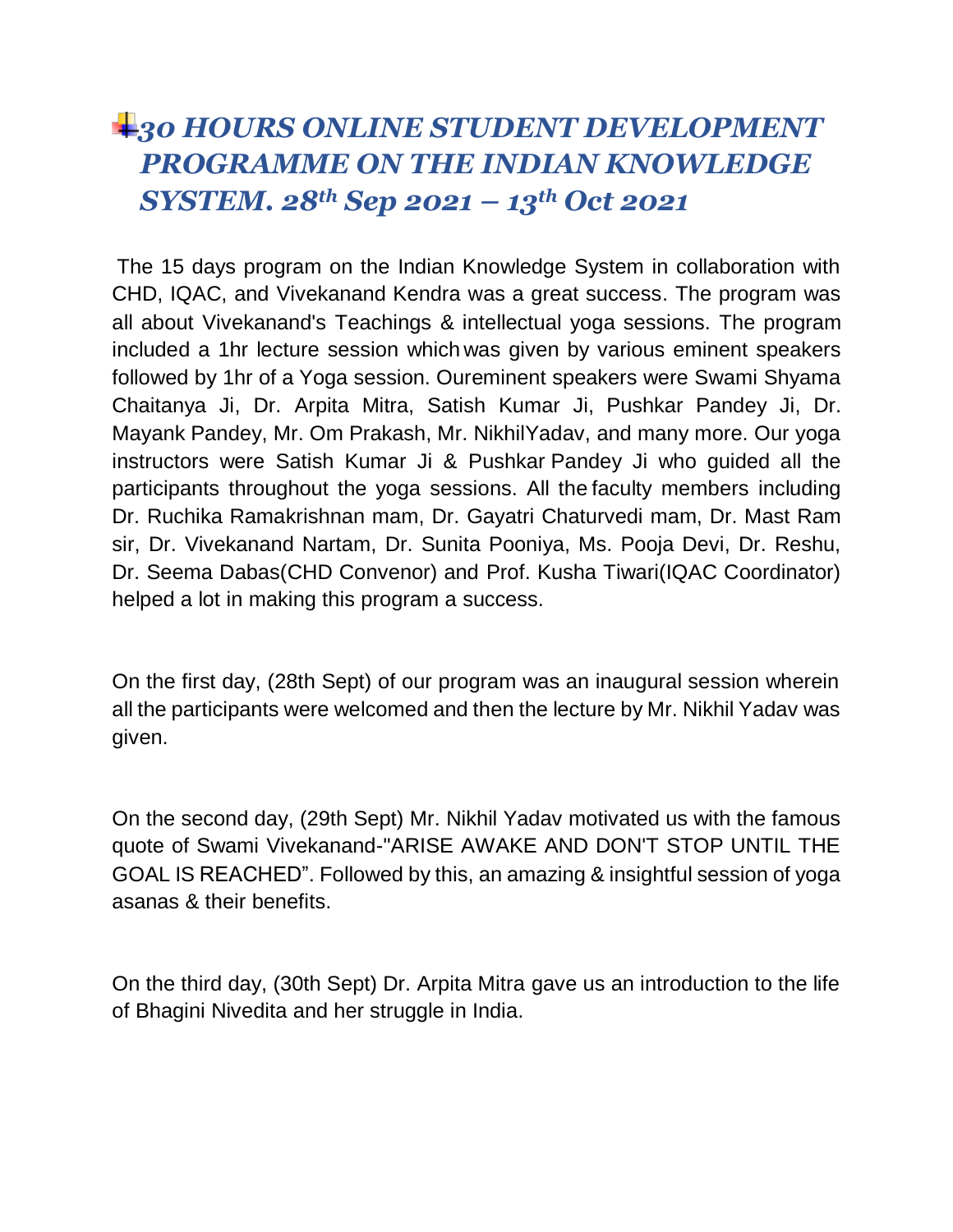On the fourth day, (1st Oct) Mr. Pushkar Pandey gave us a brief on the Introduction of the Future and development of India.

On the fifth day, (2nd Oct) Mr. Mayank Pandey discussed the future of India & its prospects.

On the Sixth day, (3rd Oct) Mr. Mayank Pandey sir again enlightened us with India's next generation and what can we do for our next generation that will help India in the future.

On the seventh day, (4th Oct) Swami Shyama Chaitanya Ji enlightened us with the power of unity and kindness towards others. He further discussed how we can overcome negative thoughts and be positive even in our bad times.

On the eighth day, (5th Oct) Mr. Om Prakash highlighted the importance of our ancient land & the common basis of Hinduism.

On the ninth day, (6th Oct) An interactive session was conducted by Mr. Om Prakash discussing the common basis of Hinduism.

On the Tenth day, (7th Oct) Swami Shyama Chaitanya again enlightened The Session by Discussing Vedant under The Common Basis Of Hinduism.

On the eleventh day, (8th Oct) Dr. Anant Vijay Paliwal Ji explained the meaning and theory of "Vedanta". He further explained about two worlds in which we live i.e. one is external and one is internal.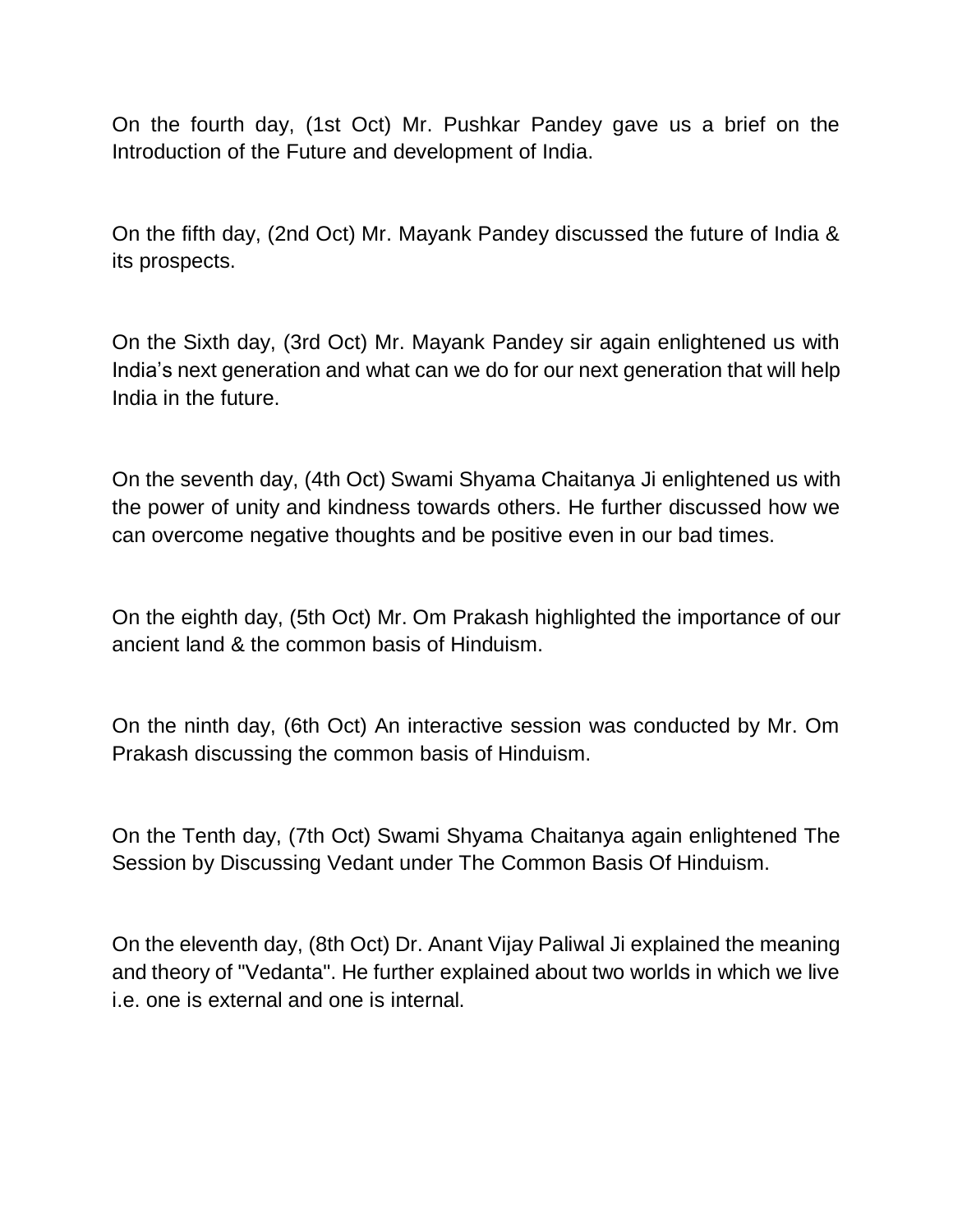On the twelfth day, (9th Oct) Dr. Anant Vijay Paliwal Ji again explained how Vedanta teaches us to audit every experience and transaction that we have in life and how to manage our emotions to reduce or remove the stress.

On the thirteenth day, (10th Oct) Mr. Trivendram Pratap Singh Discussing The Work Before Us. The Speaker helped us compare our tragedies with the tragedies faced by the Europeans. He Told Us That Indian tragedies are like the mesmerist's power, quiet, silent, but as you go on studying them they fascinate you.

On the fourteenth day, (11th Oct) MR. Pushkar Pandey commenced the session by introducing Hinduism and how it's influencing people. He also explained spirituality and peace. MR. Sathish Kumar also shared his knowledge about reaching our goals and positive thoughts.

On the fifteenth day, (12th Oct) Mr. Satish Kumar Ji and Mr.Pushkar Pandey Ji Discussing The Work Before Us. He explained about Superstitions. He further explained about The Rishihood & Enlightened Us About The Power Within Us.

On the sixteenth day, (13th Oct) Valedictory Session - The session has been initiated by Mr. Vivekananda Nartam, by giving warm welcome to everyone. Prof. Rabi Narayan Kar, Principal, SLC mentored everyone with his words of honor. Prof. Kusha Tiwari & Dr. Seema Dabas encouraged everyone and made the moment even more memorable. Shri. Nikhil Yadav Ji, Vivekananda Kendra, guest of honor, also mentored everyone and marked his great presence. The session was interactive & students were asked to share their thoughts & doubts. Swami Shyam Chaitanya Ji, enlightened everyone with his deep knowledge and with grace answered everyone's question.

Total of 53 participants received certificates for their regular participation.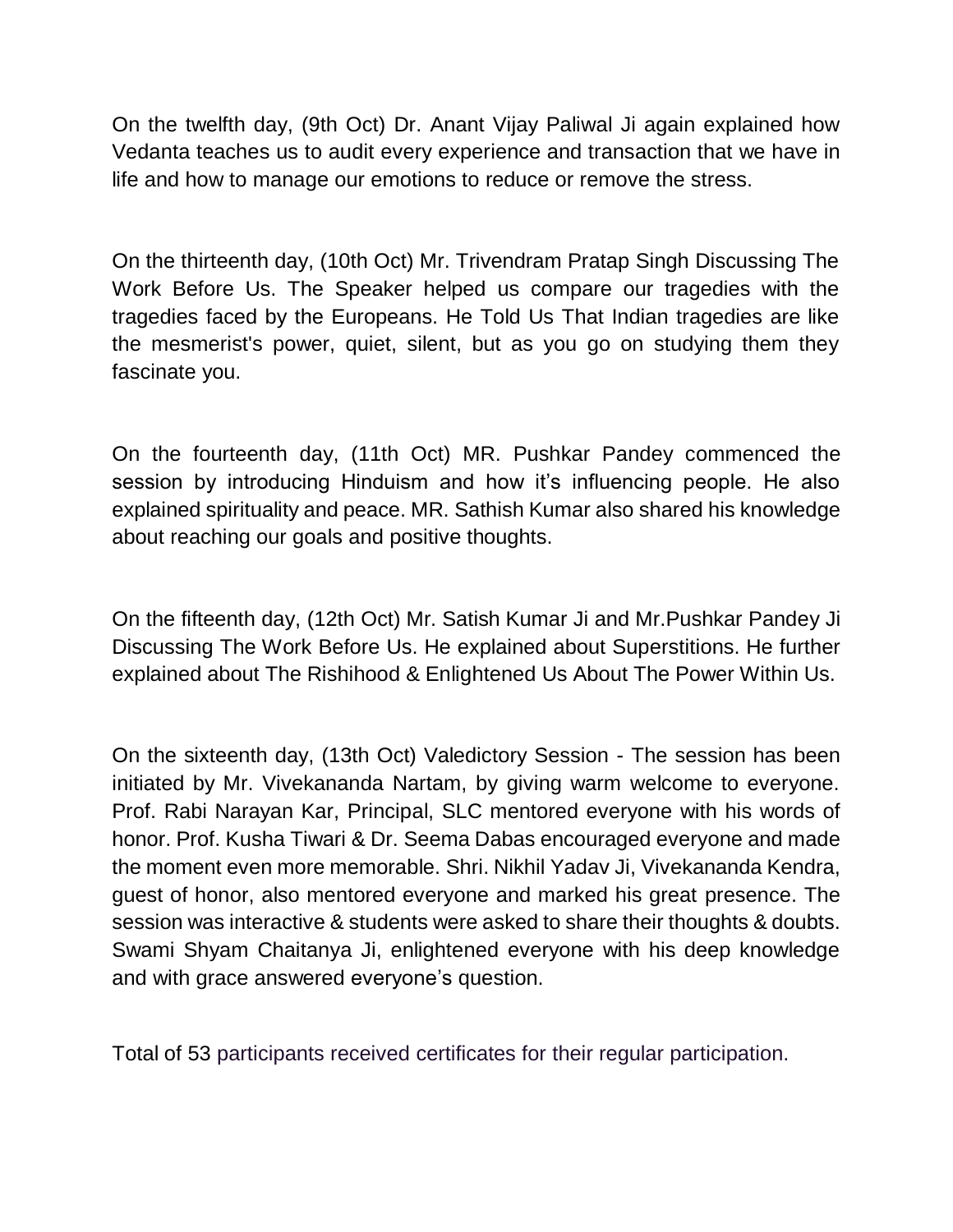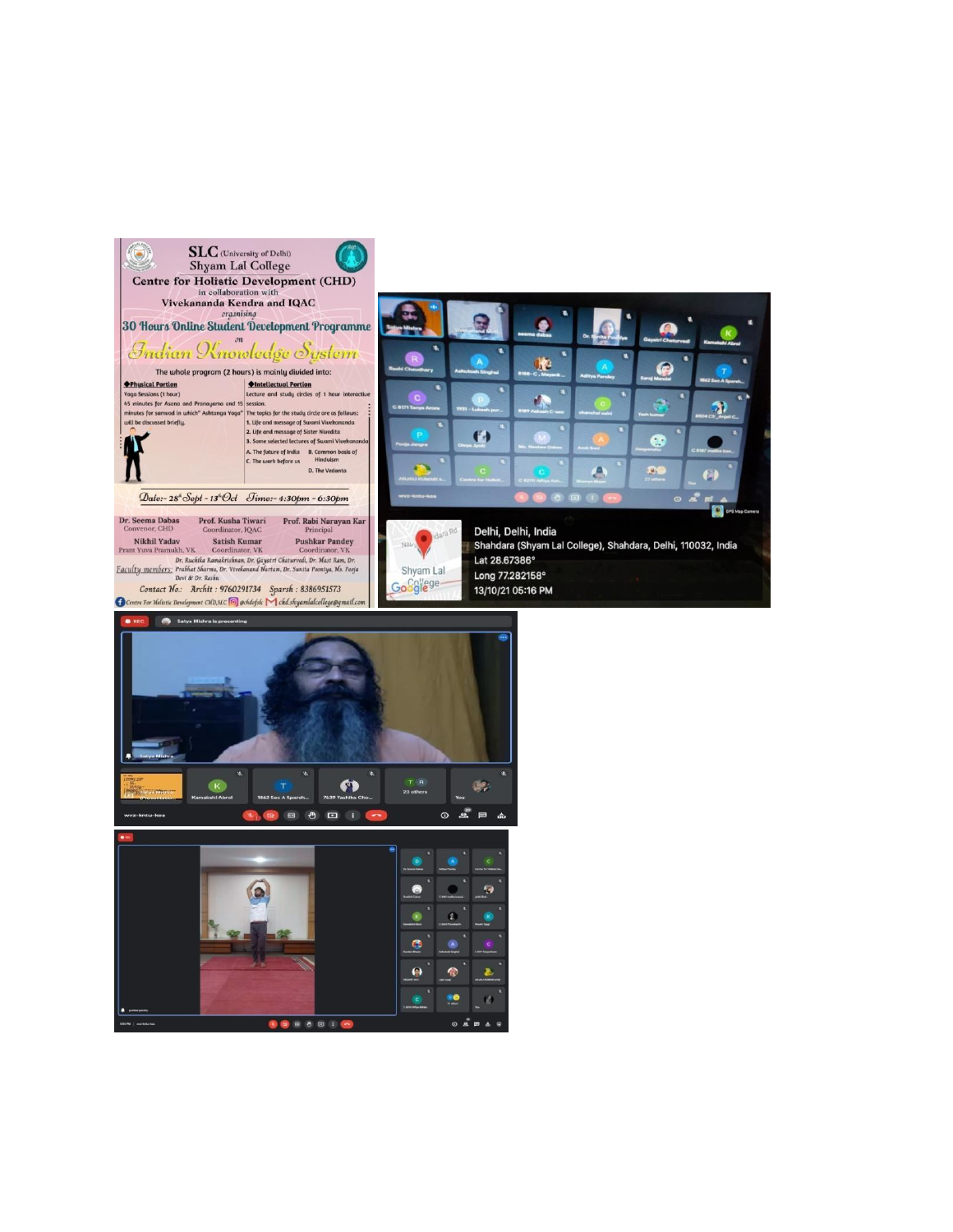